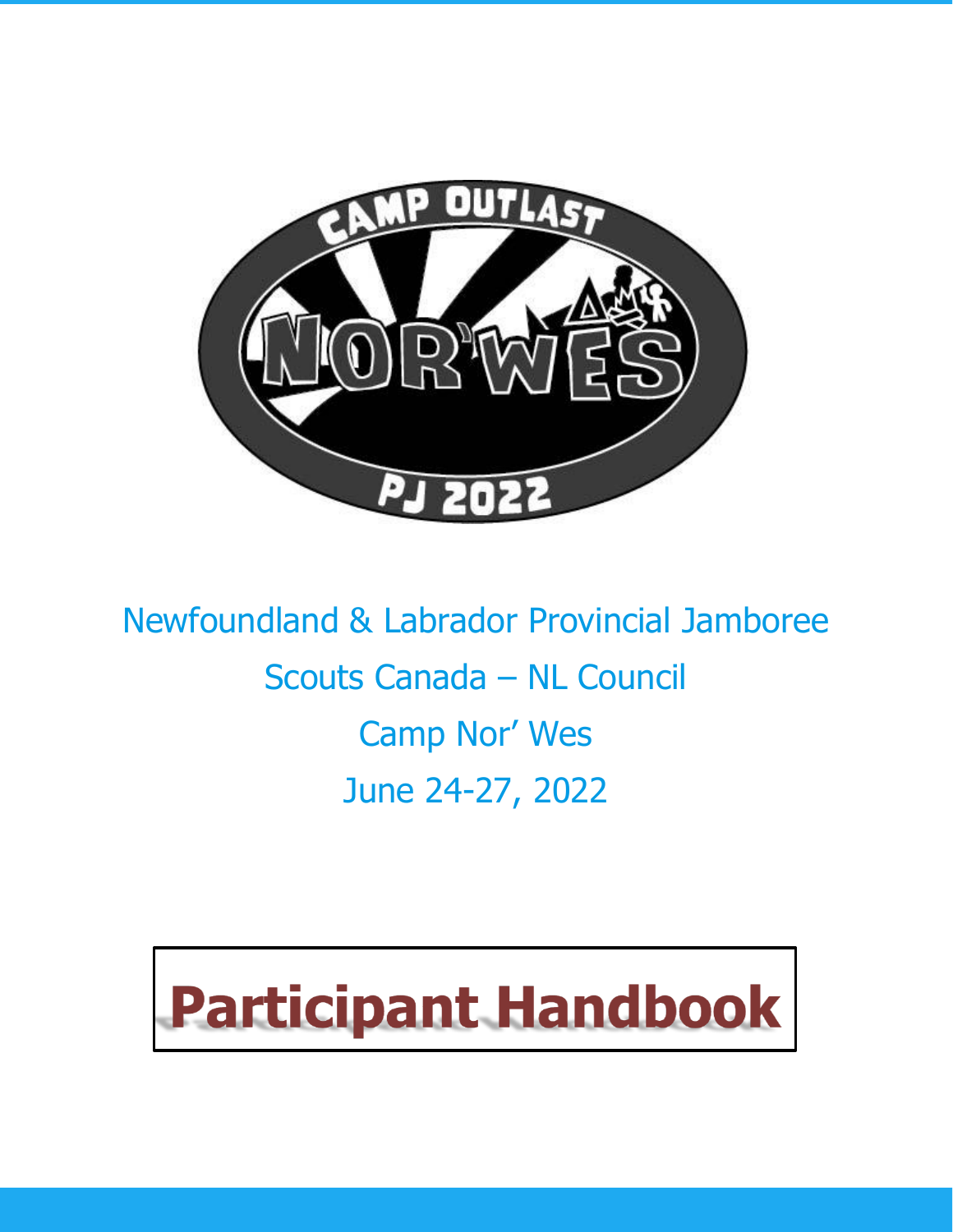# Welcome to Camp Outlast!

## Message from your Camp Chief & Youth Camp Chief

Welcome back to Camp Nor' Wes for the 2022 Provincial Jamboree – Camp OUTLAST. Our provincial jamborees are held bi-annually however due to the Global Covid-19 Pandemic, our 2021 Jamboree was unfortunately postponed. We are very excited to be back to camping and look forward to all the adventures to come!

We want to begin by acknowledging that our Camp, and this event, takes place on the traditional territories of the Beothuk and Mi'gmaq peoples. These first people treasured these lands, just as we treasure them today. We seek to work towards a brighter future for all in Newfoundland and Labrador and in Canada.

The planning committee has been working hard these past few months and we want to acknowledge them and thank them for their efforts. The ideas for this camp have come from the youth and without the volunteer support within our Council, we would not be here today.

A message for the youth. This is your jamboree, your adventure, and your

experience. Take some time to explore the campgrounds with a buddy, participate in all the activities you can, check out the social areas in the evenings, look at the evening stars, and look to make new friends from across our province. We look forward to meeting as many youth and scouters as possible, so please say "hello".

Yours in Scouting, Andrea Bishop & Charlotte Belbin Council & Youth Council Commissioners Newfoundland & Labrador - Scouts Canada





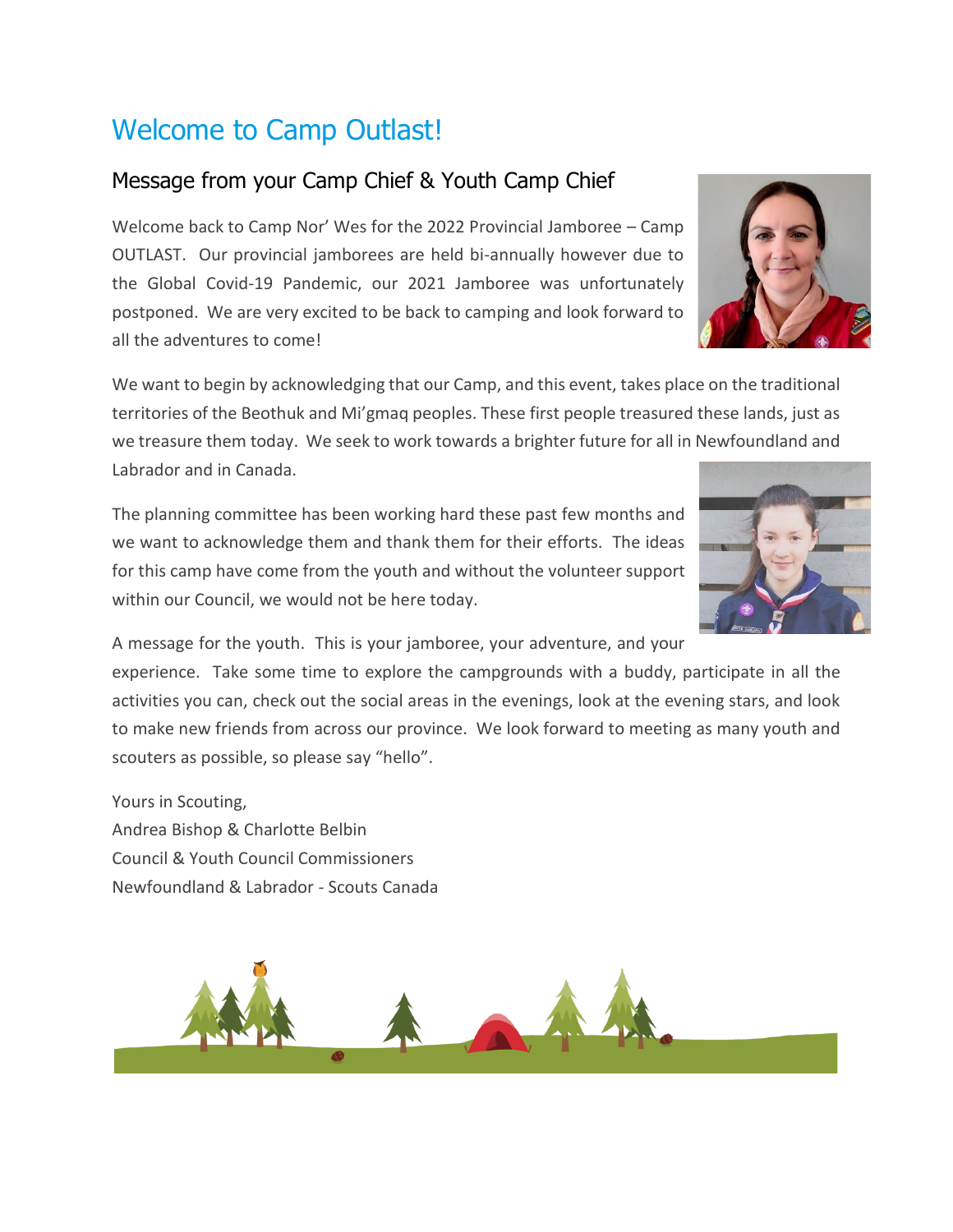## Theme – Camp Outlast

Camp Outlast is bringing camping back to our Provincial youth in the aftermath of a Global Pandemic. We are outside at last having adventures, new experiences and creating lasting memories.

The theme of the camp was chosen during youth consultations in the Winter of 2022. Additionally, youth were surveyed by our planning team to find out which activities they wanted to try for the first time or do again while at Camp Nor' Wes. These ideas are built into the Jamboree program to continue along the Canadian Path. Youth will lead openings, closings, campfires and Scouts Own.

The crest was designed by **Willow Nault** of 4th Grand Falls Scouting Group. The crest was chosen asthe winner from the design competition that was opened to youth only. Great job!!!



## Jamboree Planning Committee Chairs

**Camp Chief:** Andrea Bishop **Youth Camp Chief:** Charlotte Belbin **Secretary:** Chris Pike **Program Co-Chairs:** Andrea Cook, Darcy Hillier **Admin Team:** Matt Drover, Carol Ayres **National Event Support:** Nicole House **Safety Team:** Mitch Rumbolt, Gareth Rowberry, Charles Cook **Provincial Jamboree Experience (PJX):** Jason Nault **Site Services:** Charles Cook, Blair Sparkes, Tony Hillier **Food Services:** Chris Parsons, Cynthia Parsons **Canteen:** Anita Pike, Tenielle Stringer, Arlene Frampton **Finance:** Charles Cook, Blair Sparkes **Communications/Media:** Erica Nault, Matt Drover **Venturer Adventure:** Charlotte Belbin, Barry Coish, Chris Hendry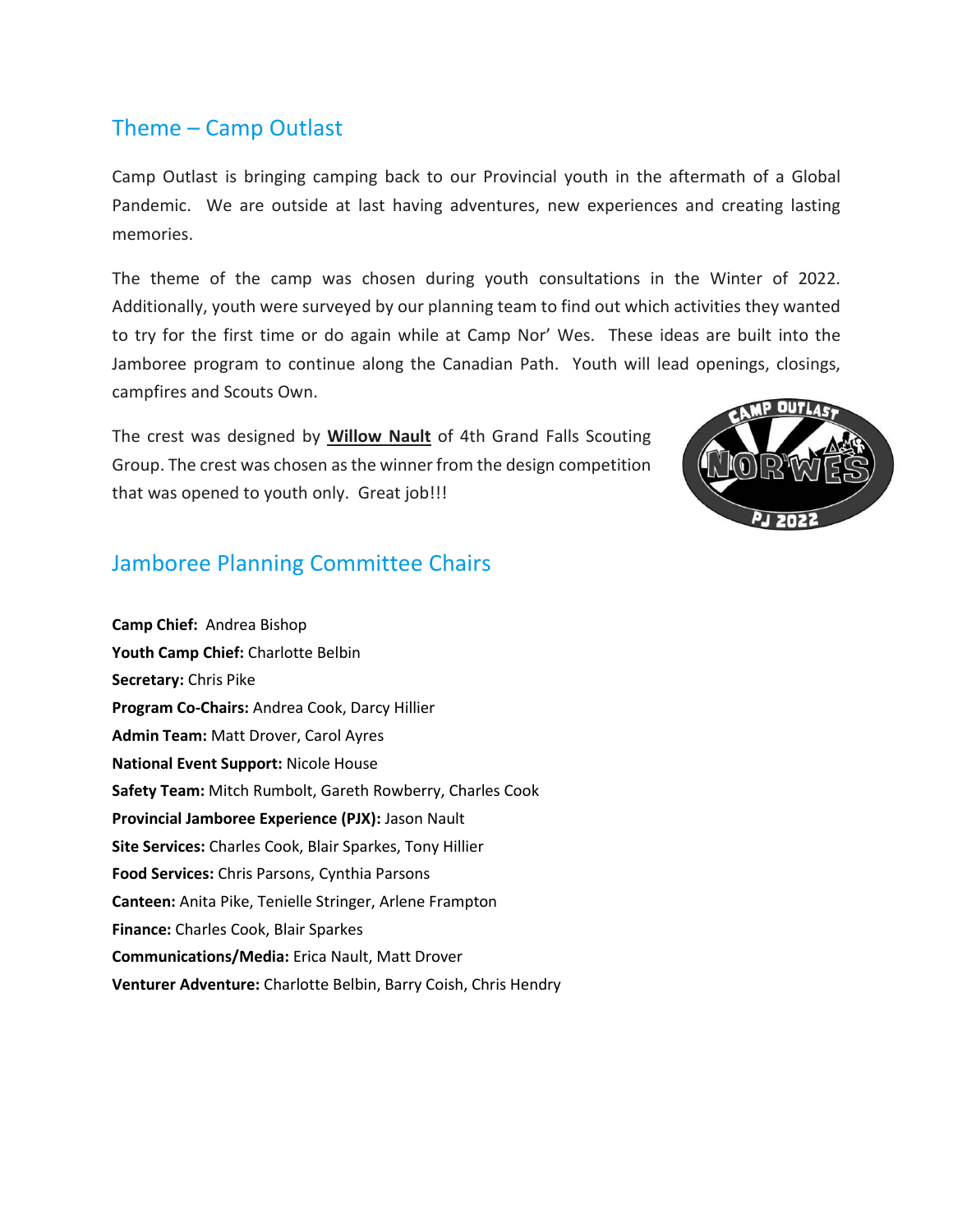## Camp Nor'Wes – Message from Site Services

The tenting sites at Camp Nor'Wes consist of loose gravel, rounded pebbles, and rocks. The sites have not been used in 3 years and assuch have seen the growth of alders and goowiddy (low shrubs). The jamboree team has cleared some of this new growth, but it would be a good idea for groups to bring their own rake, shovel and non-motorized lopper (tree pruner) to further improve their site.

The number of sites you will be allocated is based on the size of your group and will be similar to past jamborees. You will likely not have enough space for those larger "carport" type structures. A 10X10 screen house makes a good dining shelter but so does a large tarp and it will likely better fit your site. A tarp will take up less space in your vehicle and is easier to carry. These are common at National Jamborees. If you are unsure how to put up a tarp shelter over your picnic table, there are instructional YouTube videos and as well there may be scouters around you that can assist.

Also note that generators are not permitted on sites and once vehicles and trailers are unloaded, they must be parked in the main parking lot for the duration of the jamboree. The side roads on the tenting loops are still very narrow, it is recommended that groups unload their trailers from the main roads and use wagons/small trailers to get their group/section gear to their designated camp sites.

Open Fires and propane fire pits are NOT permitted. Campfire pits will be provided by site services for Formal Campfires only.

## Canteen Hours of Operation & Charging Station

**Lost & Found and Charging Station (located at the Canteen)** 9:30 to 5:30 6:30 to 9:30

**Canteen aka Snack Shack/Tuck Shop** 9:30 to 12:00 1:00 to 5:00 6:30 to 9:30**\*\*\* CASH ONLY\*\*\*** \*\*\* Available to all youth and adults \*\*\*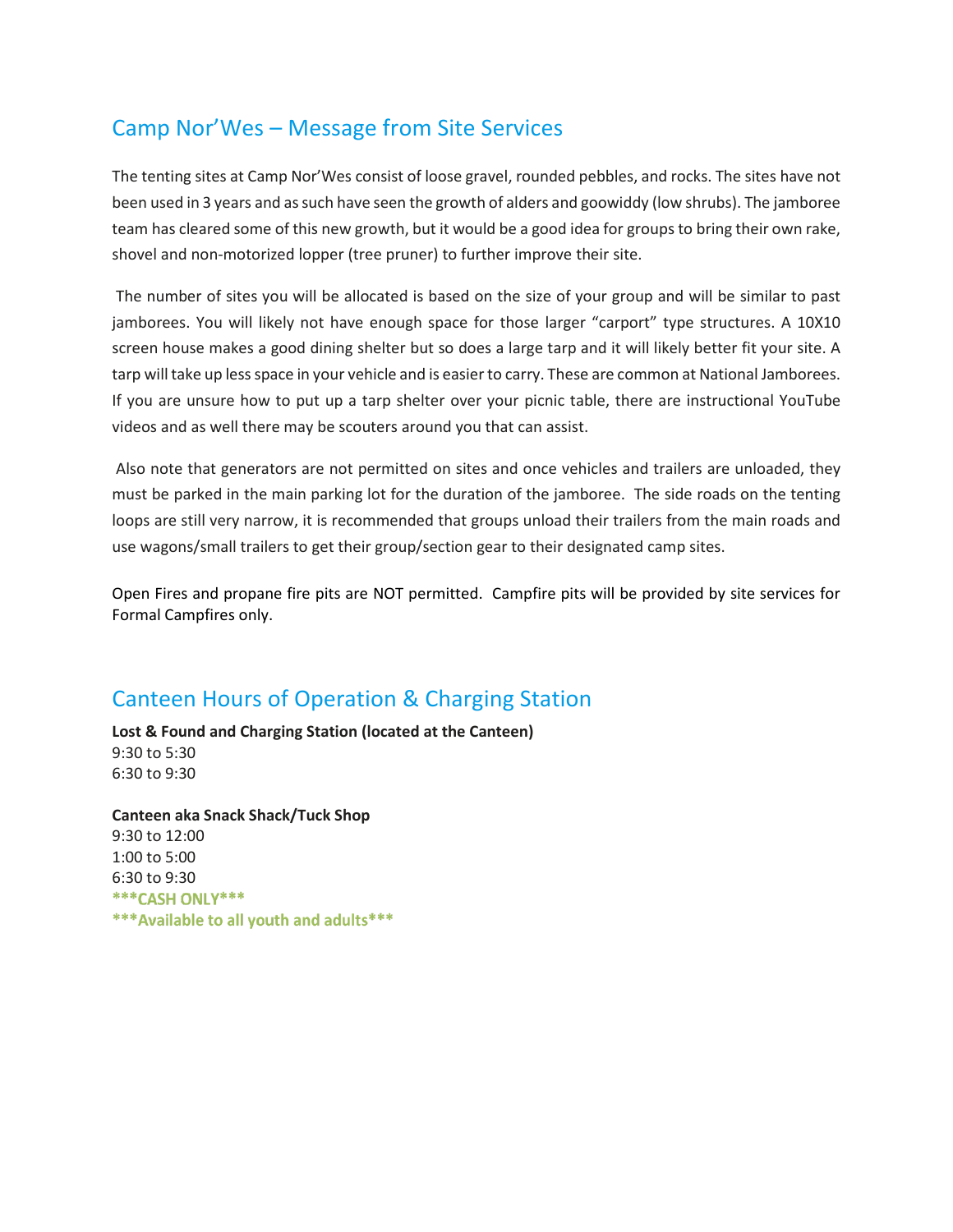## PJX – A message from our PJX team

What on Earth is a PJX anyway?!? PJX stands for PJ Experience, so it's their job at camp to ensure that every youth, Scouter and OOS has an amazing PJ experience! Team members will be visiting all the groups to check in and see how things are going, and what we can do to help. You'll also likely hear them before you see them, as they will be keeping the excitement level high wherever they go! Did someone call for an "energy check"? In addition to maximizing fun, PJX will be working with our amazing media team to help capture all your PJ memories to create a great collection of pictures and video for groups to cherish.

Calling all Scouters! The PJX team is looking for awesome fun Scouters to help run some evening freetime activities. Basically, what you already love to do at camp, but with more youth to participate! We're looking for support with running wide games, laser tag, hanging out in social areas to help with board/card games, and other fun stuff! If your group is bringing extra Scouters, and you want to come play with PJX, please contact Scouter Jason ( [Jason.nault@scouts.ca](mailto:Jason.nault@scouts.ca) ) by Sunday, June 19th.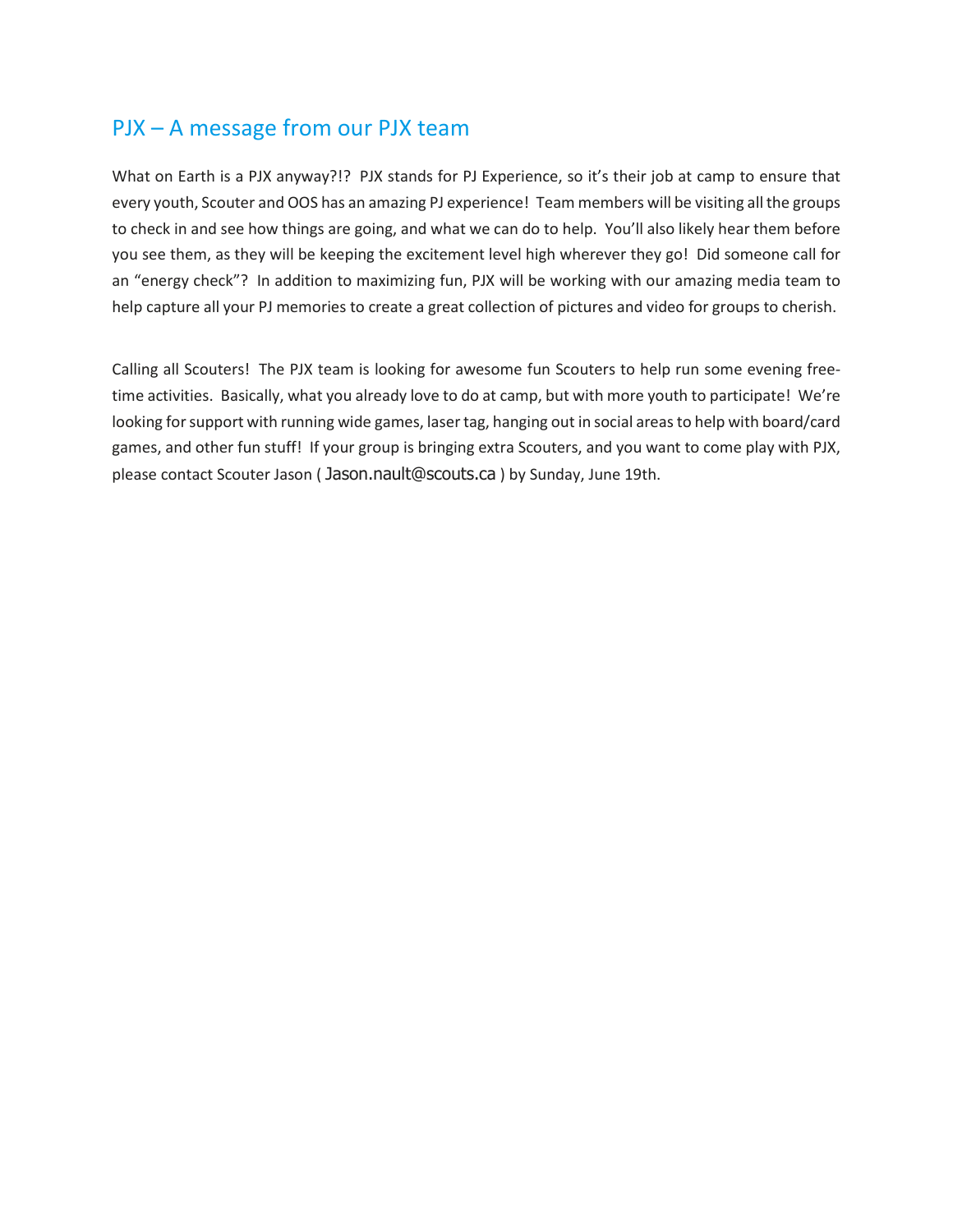## Master Schedule

| Friday                              |                                                     |
|-------------------------------------|-----------------------------------------------------|
| $12:00 - 6:30$ pm                   | Arrival & check in at Admin/HQ/ Camp set up         |
| 6:00 <sub>pm</sub>                  | Offers of Service (OOS) Meeting at Main Lodge       |
| $7:00 - 7:30$ pm                    | Scouter Meeting - Admin Bldg (see notes)            |
| $7:00 - 8:30$ pm                    | Youth - Camp Exploration - meeting new friends!     |
| $8:30 - 9:00$ pm                    | Head to the beach, bring your group flags & banners |
| $9:00 - 10:00$ pm                   | Official opening                                    |
| $10:00 \text{pm} - 11:00 \text{pm}$ | Return to Campsite and Lights out for 11pm.         |

#### *Saturday*

| Wake Up! Breakfast! Go to Activity                                   |
|----------------------------------------------------------------------|
| Activity                                                             |
| <b>Break</b>                                                         |
| Activity                                                             |
| Lunch                                                                |
| Activity                                                             |
| <b>Break</b>                                                         |
| Activity                                                             |
| Supper                                                               |
| Youth Leadership Meeting (see notes)                                 |
| Evening Program (see notes)                                          |
| Formal Campfire (location details will be provided at Youth Meeting) |
|                                                                      |

| Sunday                             |                                                      |
|------------------------------------|------------------------------------------------------|
| $6:30$ am – $8:30$ am              | Wake Up! Breakfast! Go to Activity                   |
| $8:30$ am – 10:00am                | Activity                                             |
| $10:00$ am – 10:30am               | <b>Break</b>                                         |
| $10:30$ am - $12:00$ pm            | Activity                                             |
| $12:00 \text{pm} - 1:30 \text{pm}$ | Lunch                                                |
| $1:30pm - 3:00pm$                  | Activity                                             |
| $3:00 \text{pm} - 3:30 \text{pm}$  | <b>Break</b>                                         |
| $3:30$ pm – $5:00$ pm              | Activity                                             |
| $5:00 \text{pm} - 6:30 \text{pm}$  | Supper                                               |
| $6:30 \text{pm} - 8:30 \text{pm}$  | Evening Program (see notes)                          |
| $7:00 \text{pm} - 7:30 \text{pm}$  | Group Commissioner (or designate) Mug Up (see notes) |
| $9:00 \text{pm} - 9:30 \text{pm}$  | Closing Ceremony (see notes)                         |
|                                    |                                                      |

#### *Monday*

| 7:00am Camp Breakdown |
|-----------------------|
|                       |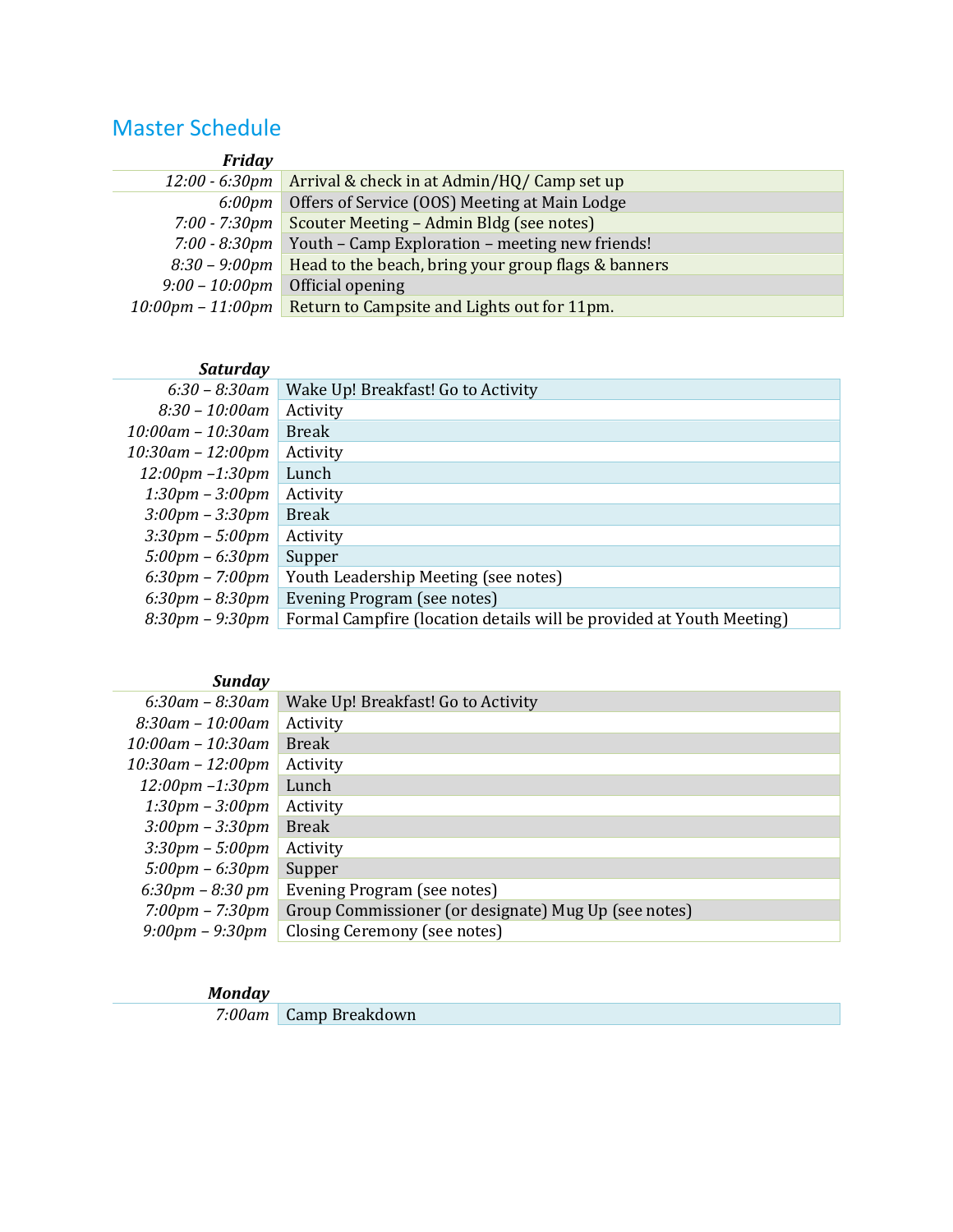## General Schedule

## Thursday June 23rd

Camp Nor' Wes will be accessible for advance group set-up crews starting noon only if required. Should you require advance set up, please contact site services via Chris Pike @ [cpike@scouts.ca](mailto:cpike@scouts.ca) . Once onsite, you must check in with a member of the site services team there. Arrangements must be made with the Site Services teams prior to June 17th.

Note: There is no food service for Offers of Service until suppertime Friday, so any advance groups come self-contained. Cabins are pre-assigned to OOS.

## Friday June 24th Arrival

- Offers of Service volunteers and advance camp site set-up parties arrive.
- Administration/registration office opens 11:00am.
- **Site opens to Participants at 12:00 noon All groups are to register at the Admin/HQ building upon arrival.**
- Scouter Meeting
- Opening Ceremony

#### Transportation and Traffic on Arrival Day

Controlled access to camp will commence at approximately 12 noon. Busses arriving and departing will have priority access. Please have patience if you are directed to wait. Buses will arrive approximately 1:00pm

Anyone dropping off participants will be required to wait until outbound traffic is cleared before they move. Drop off time will be after 2:00pm and MUST be previously arranged with your scouting section. A scouter MUST be available from their respective group to receive youth being dropped off.

#### Left Turning Traffic Concern on TCH - Recommendations:

- 1. That **all** operators of westbound vehicles proceed approx. 1km past the Camp Nor'Wes intersection and use the left turn lane for the Terra Nova Resort Driving Range / Tee Café.
- 2. Vehicles will proceed to the 'loop-style' parking lot at the Terra Nova Resort Driving Range / Tee Café and return to the TCH.
- 3. Vehicles will then proceed East on the TCH and turn right onto the Camp Nor'Wes access road.
- 4. That operators of westbound vehicles leave sufficient time / distance between other vehicles as not to exceed the capacity of the westbound left turn lane at the intersection of the Terra Nova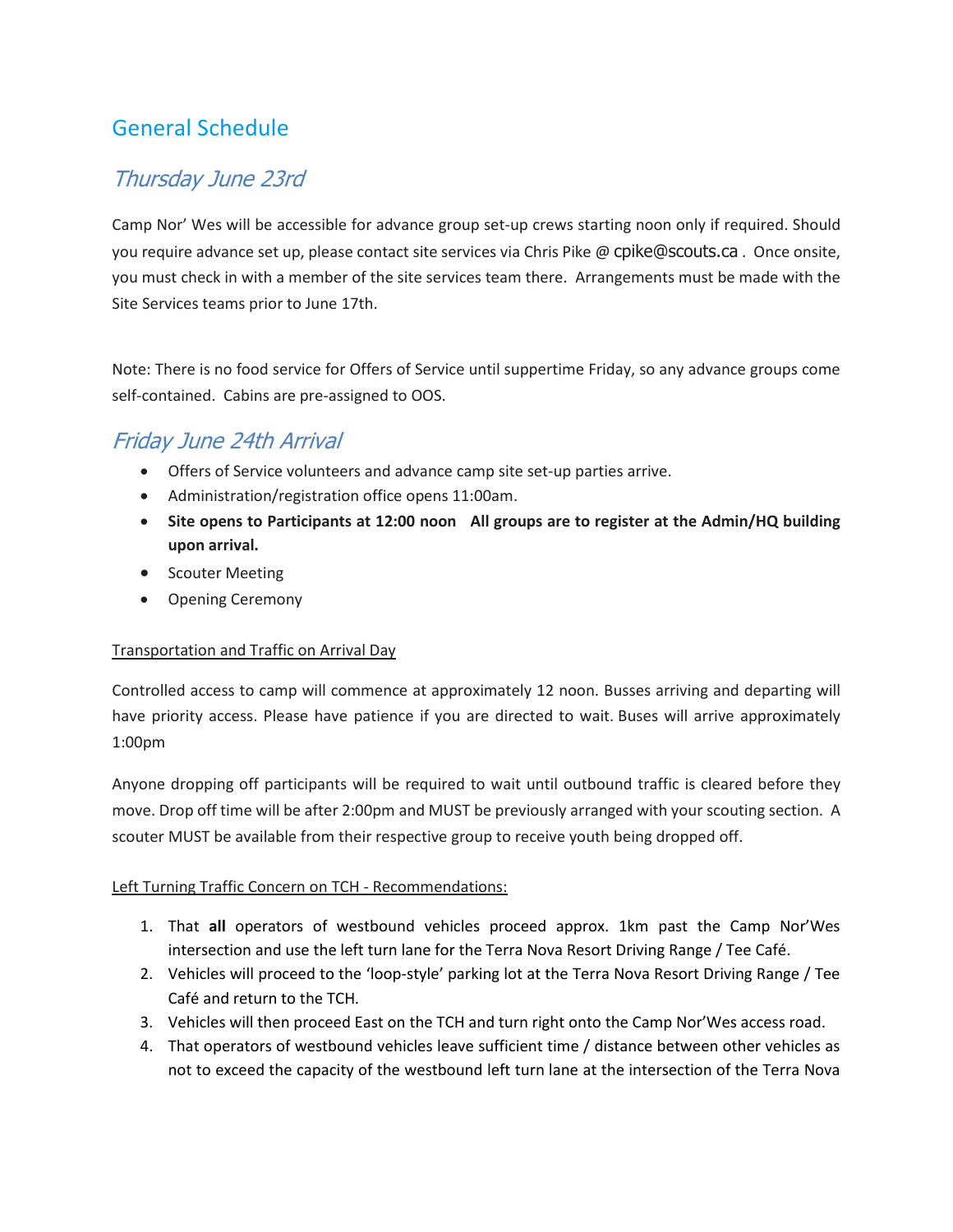Resort Driving Range / Tee Café access road and the TCH. (This would cause vehicles to impede the active westbound lane of the TCH)

5. The operators of all vehicles are encouraged to activate their hazard lights in advance of entering or exiting the TCH.

## Quiet time on campgrounds is 11pm.

## Saturday June 25th

- Program Schedule from 8:30am 5:00pm
- Youth Leadership Meeting (see notes)
- Evening program (see notes)
- Formal Campfire (see notes)
- Quiet time 11pm

## Sunday June 26th

- Scouts Own (led by your youth information will be provided at the Youth leadership meeting on Saturday)
- Program Schedule from 8:30am 5:00pm (see program schedule)
- Group Commissioner Mug-Up (see notes)
- Evening program (see notes)
- Closing Ceremony (see notes)
- Quiet time 11pm

## Monday June 27th – Departure

#### **Groups CANNOT leave their site until a member ofsite services verifies the cleanliness of the sites used.**

**Important! Access to the camp will be controlled and restricted.** Only authorized vehicles will be permitted accessto the camp from the parking lot. Accessto sitesfor vehicle loading can commence after the busses have departed. Access from the highway to the camp will be controlled after 9:00 in the morning until 12:00pm depending on traffic flow. Buses will depart the site between 10:00- 10:30 a.m.

Buses will load in the area near the Canteen.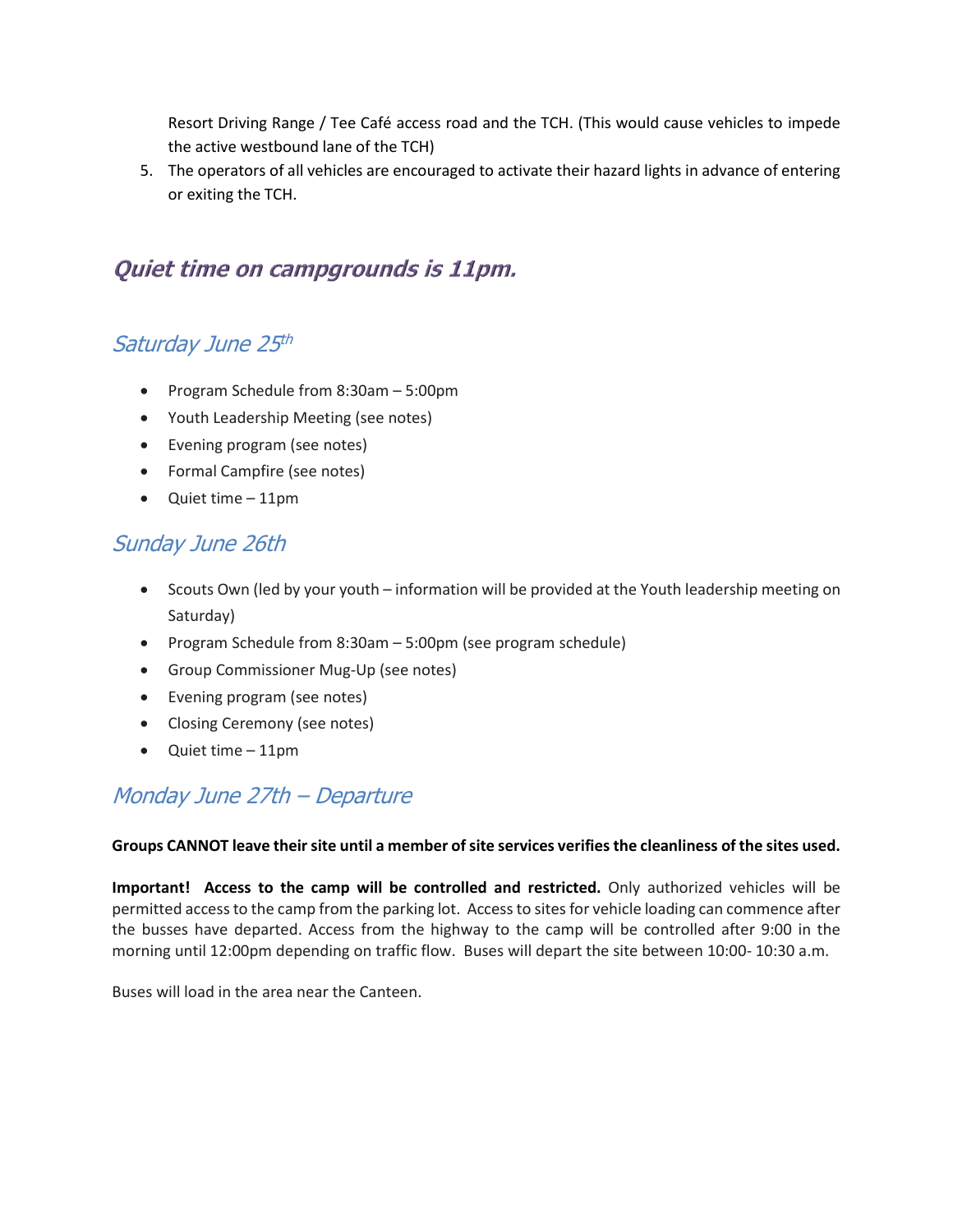#### **NOTES**

### OPENING CEREMONY - FRIDAY

Opening Ceremonies and Fireworks (weather permitting) will be at the Swimming beach at 9pm. (See map). Bring your group flags, banners, t-shirts, or group neckers. Whatever you have and whatever lets us know which group you are from. Get ready to celebrate!

## SCOUTER MEETINGS / YOUTH LEADERSHIP MEETINGS

The Scouter Meeting (Friday), Youth Leadership Meeting (Saturday) and the Group Commissioner Mug Up (Sunday) are all important meetings to attend. We will be providing information that your section will need for the evening or following days. This is also a chance to review the day's activities and provide ideas. Meetings will be kept to 30-45 min.

Scouter Meeting – Friday, will take place at the admin building. Please send 1 Scouter per section/group.

Youth Leadership Meeting – Saturday, will take place at the Admin Building. Please send 1 senior youth per section (Howler or Patrol leader). Our Youth Council Commissioner is looking forward to talking to our future leaders.

Group Commissioner Mug Up – Sunday, will take place at the Admin Building. Bring your coffee/tea and all of your ideas, thoughts and plans. Our Council Commissioner is looking forward to meeting everyone!

## **MOKKIE**

The Mokkie is a tradition borrowed from our Scouting friends in the Netherlands. Basically, the Mokkie is a social tent where youth and Scouters are invited to come, hang out, and make friends. There will be tables available for board/card games, music playing, and a fun atmosphere. Are you bringing your guitar to camp? Come play at the Mokkie! Want to learn a new card game? Come on over to the Mokkie!

After the end of the evening programs the Mokkie will re-open for Scouters and OOS, so come on down and make a new friend! At PJ, it's just as important for the Scouters and OOS to have an amazing PJ Experience as it is for the youth – we want every single participant to leave with new friends.

Venturers: There will be a separate senior sections Mokkie set up for you as well!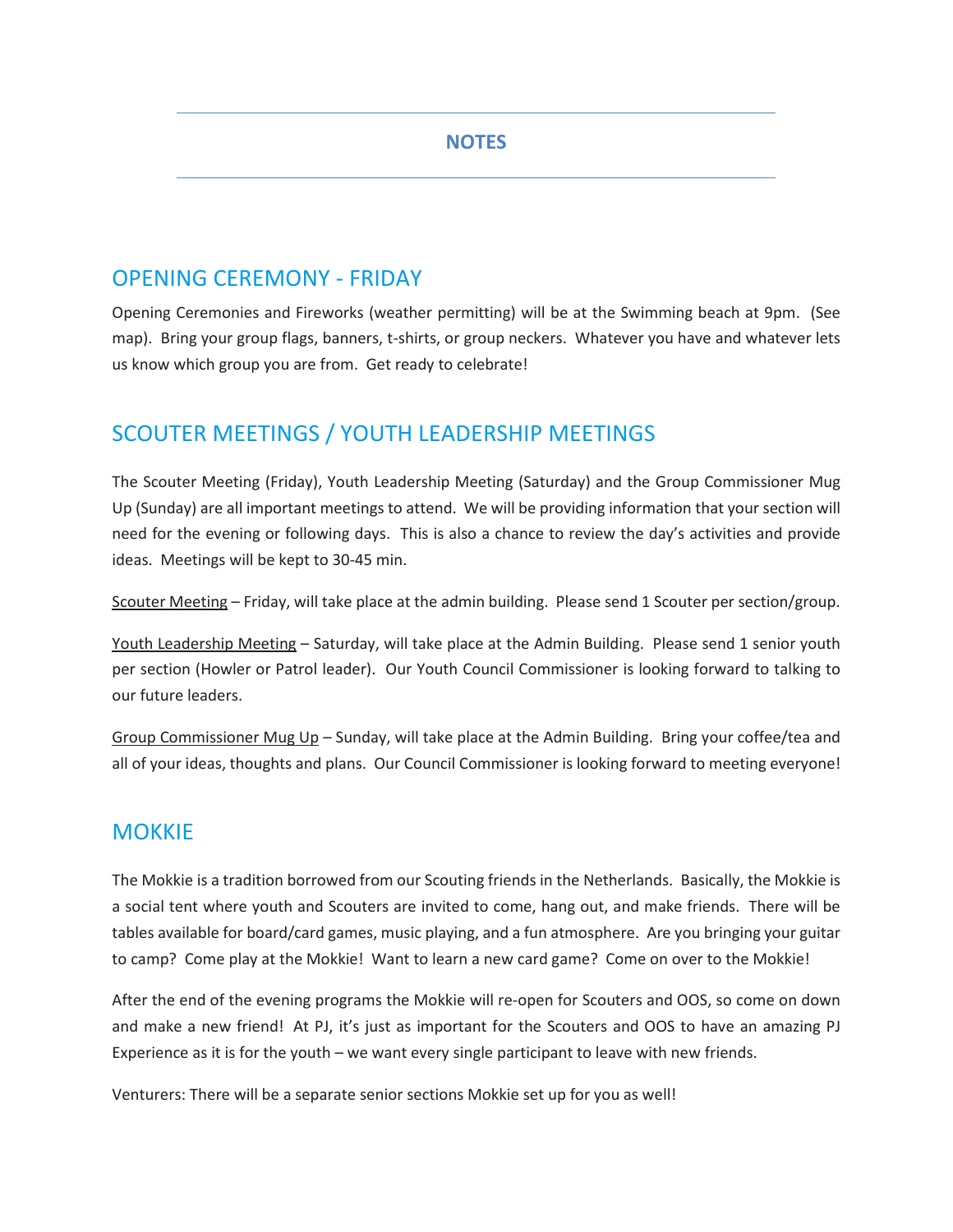## CAMP FIRE PROGRAM INFORMATION - Saturday

Formal campfires are a crucial part of the Scouting experience for both youth and Scouters. Within the campfire you are truly in a safe space. Everyone, regardless of age, can sing silly songs, dance crazy dances, perform in ridiculous skits, yell and scream their heart out, and just be themselves without any fear of ridicule. The fire unites us as Scouts and allows us to celebrate our love of Scouting and our connection to each other. A well-run campfire can be the highlight of a camp, or even the year! For Scouters and Youth who have never participated in a great formal campfire, this will be an awesome opportunity to learn and bring something special back to your group!

We are prepared to REALLY celebrate at PJ so it is important for all the youth and Scouters to come and enjoy a campfire. We would LOVE to have as many groups as possible contribute to the campfire with your favourite campfire song, skit, cheer, story, whatever! It would be ideal to have your youth lead your campfire contribution, but if your group needs the assistance of scouters, then that's okay too. The goal here is to deliver an amazing campfire program for everyone to remember and cherish, so whatever it takes! If your group is just not ready to contribute to the campfire, please come anyway and be prepared to join in the fun and laughs!

For groups that are interested in contributing to a campfire, please send Scouter Jason [\(Jason.nault@scouts.ca](mailto:Jason.nault@scouts.ca) ) an email with what you would like to contribute. If you want to contribute more than one thing, please list them in order of importance to you and we'll do our best. We would really appreciate contributions no later than Wednesday, June 22<sup>nd</sup>.

## REFLECTION/SCOUTS OWN

As we all gather together for this incredible Jamboree, we really need to take a moment out of the crazy fun adventure and reflect on this experience, as well as our shared experiences over the hard road of the pandemic. We all have so much to be grateful for, so much to be hopeful for, and so much to reflect upon. Youth leaders will be given some activity ideas at their youth leadership meeting on Saturday night to help your group plan your own Reflection for Sunday morning. Please make sure you do your best to work this into your day as your youth (and Scouters) will really appreciate the experience. You can also join with a neighbouring group to expand on the experience.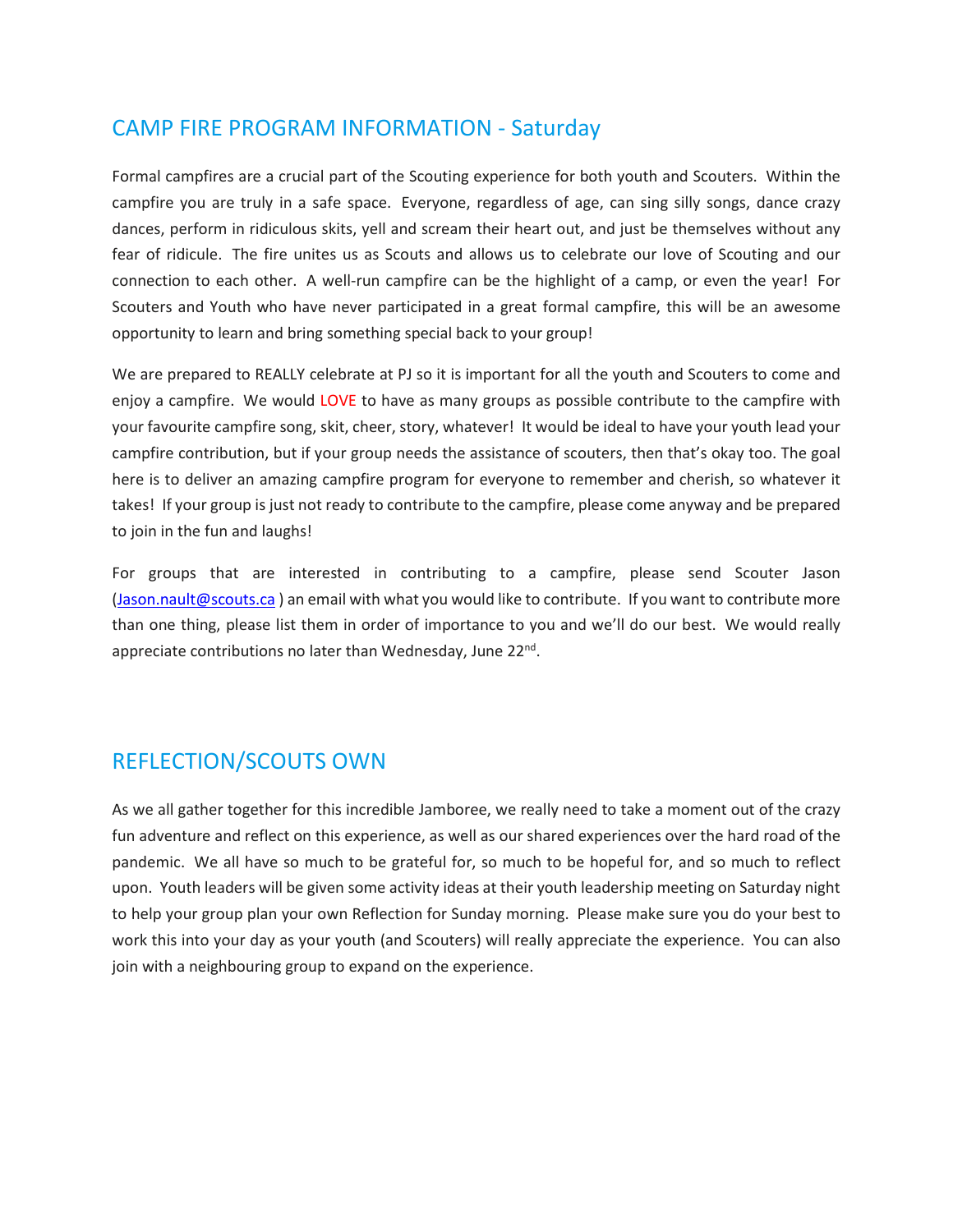## EVENING PROGRAM/ACTIVITIES

On Saturday and Sunday Evening from 7pm – 9pm there will be additional free choice activities. These include the following:

- rock cutting by the canteen,
- knot challenge, scouting archives, whittling, pin-badge making in the old field
- shirt painting by the main lodge (Saturday evening only)
- badge trading by the canteen

#### Badge (crest) trading

This is a traditional Jamboree activity. It can also include swapping neckerchiefs, hats, pins and other Scouting paraphernalia. It is fun and interesting to meet others involved in Scouting and taking home an item from another part of the province, the country and even another country. Badge traders should bring their crests/badges along with a blanket for setting them out. Youth interested in trading should come prepared with lots of badges and crests, from group events or from past years.

There is a simple Code of Ethics for badge trading and the rules it contains are designed to protect all parties involved. These are:

- · I will never knowingly misrepresent an item.
- · I will not take advantage of another member of Scouting (younger or older) all trades should be FAIR!
- · I will return all items that do not belong to me.
- · I will live up to the Scout Promise and Law.
- · No trade is complete until both parties are satisfied, and a Scout handshake has closed the deal.

*Note: At National Jamborees, Scouters trade with Scouters, youth with youth!*

## CLOSING CEREMONY

On Sunday at 9:00pm our closing ceremony will take place on the swimming beach. Youth are asked to attend with their scouters to take a moment and reflect on our camp and celebrate its success.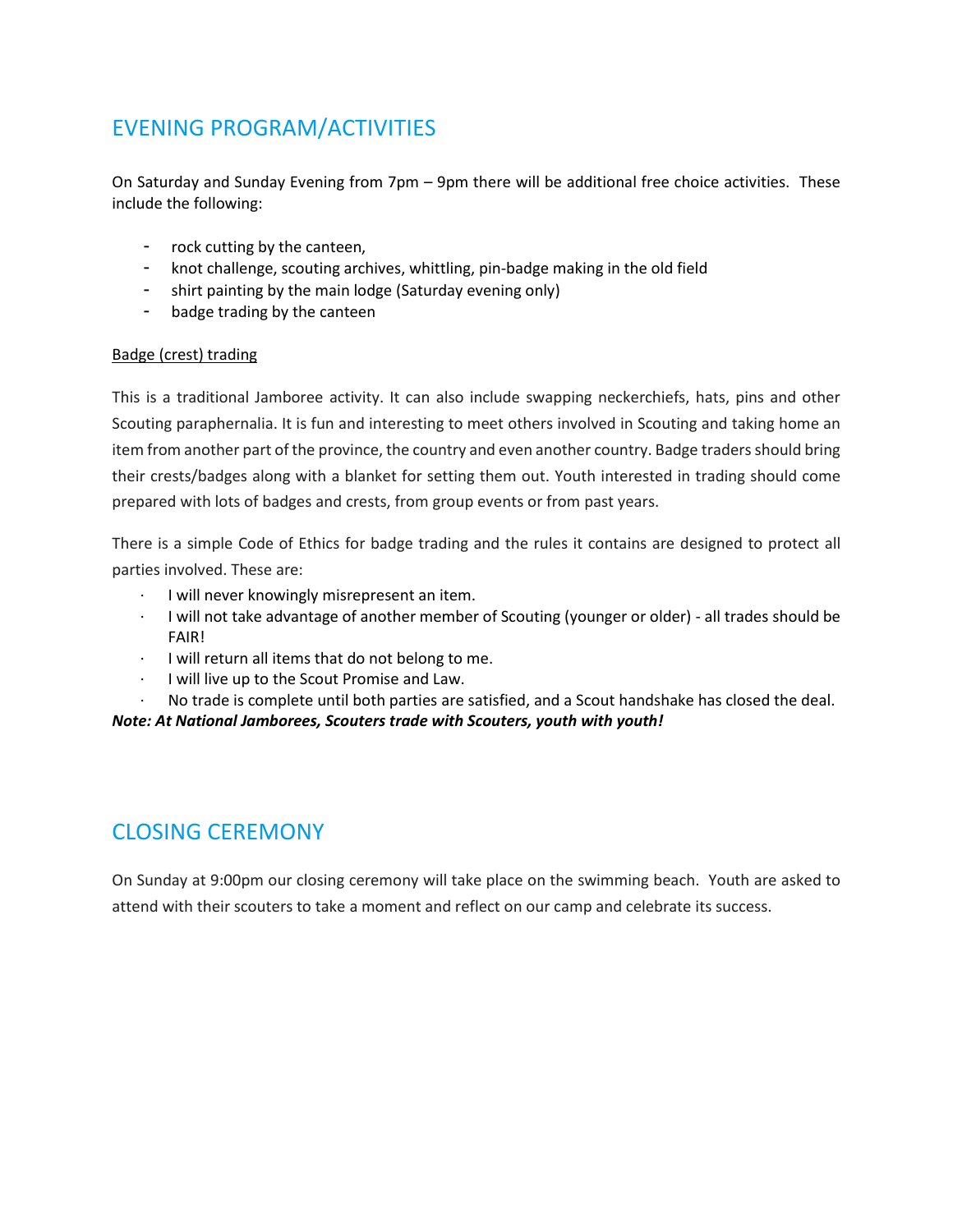|                   | $\mathbf{1}$    | $\overline{2}$                   | $\overline{3}$            | $\overline{4}$ | 5                            | 6                                 | $\overline{7}$                | 8                           |
|-------------------|-----------------|----------------------------------|---------------------------|----------------|------------------------------|-----------------------------------|-------------------------------|-----------------------------|
| Cubs              | <b>Bannock</b>  | Archery/Sling<br>shots, Obstacle | Canoeing-<br>based on OAS | Swim Time      | Orienteering,<br>map/compass | Pioneering,<br>swinging<br>bridge | Survivor<br>Relays<br>$1 - 3$ | Survivor Relay<br>$4 - 6$   |
| Sat 8:30-10:00    | C <sub>1</sub>  | C8                               | C7                        | C6             | C <sub>5</sub>               | C <sub>4</sub>                    | C <sub>3</sub>                | C <sub>2</sub>              |
| Break 10:00-10:30 |                 |                                  |                           |                |                              |                                   |                               |                             |
| Sat 10:30-12:00   | C <sub>2</sub>  | C <sub>1</sub>                   | C8                        | C7             | C6                           | C <sub>5</sub>                    | C <sub>4</sub>                | C <sub>3</sub>              |
| Lunch 12:00-1:30  |                 |                                  |                           |                |                              |                                   |                               |                             |
| Sat 1:30 -3:00    | C <sub>3</sub>  | C <sub>2</sub>                   | C <sub>1</sub>            | C8             | C7                           | C6                                | C <sub>5</sub>                | C <sub>4</sub>              |
| Break 3:00-3:30   |                 |                                  |                           |                |                              |                                   |                               |                             |
| Sat 3:30-5:00     | C <sub>4</sub>  | C <sub>3</sub>                   | C <sub>2</sub>            | C <sub>1</sub> | C8                           | C <sub>7</sub>                    | C <sub>6</sub>                | C <sub>5</sub>              |
| Sun 8:30-10:00    | C <sub>5</sub>  | C <sub>4</sub>                   | C <sub>3</sub>            | C <sub>2</sub> | C <sub>1</sub>               | C8                                | C7                            | C6                          |
| Break 10:00-10:30 |                 |                                  |                           |                |                              |                                   |                               |                             |
| Sun 10:30-12:00   | C <sub>6</sub>  | C <sub>5</sub>                   | C <sub>4</sub>            | C <sub>3</sub> | C <sub>2</sub>               | C <sub>1</sub>                    | C8                            | C7                          |
| Lunch 12:00-1:30  |                 |                                  |                           |                |                              |                                   |                               |                             |
| Sun 1:30-3:00     | C <sub>7</sub>  | C6                               | C <sub>5</sub>            | C <sub>4</sub> | C <sub>3</sub>               | C <sub>2</sub>                    | C <sub>1</sub>                | C8                          |
| Break 3:00-3:30   |                 |                                  |                           |                |                              |                                   |                               |                             |
| Sun 3:30-5:00     | C8              | C <sub>7</sub>                   | C6                        | C <sub>5</sub> | C <sub>4</sub>               | C <sub>3</sub>                    | C <sub>2</sub>                | C <sub>1</sub>              |
|                   |                 |                                  |                           |                |                              |                                   |                               |                             |
| Scouts            |                 | Rock climbing/rappelling         | Canoeing challenges       |                | Paint ball                   | Swim Time                         |                               | Pioneering, bridge building |
| Sat 8:30-10:00    | S <sub>1</sub>  |                                  | S <sub>2</sub>            |                |                              | S <sub>3</sub>                    | S <sub>4</sub>                |                             |
| Sat 10:30-12:00   | S <sub>1</sub>  |                                  | S <sub>2</sub>            |                | S <sub>3</sub>               |                                   | <b>S4</b>                     |                             |
| Sat 1:30 -3:00    | S <sub>2</sub>  |                                  | S <sub>3</sub>            |                | S <sub>4</sub>               |                                   | S <sub>1</sub>                |                             |
| Sat 3:30-5:00     | S <sub>2</sub>  |                                  | S <sub>3</sub>            |                |                              | <b>S4</b>                         | S <sub>1</sub>                |                             |
| Sun 8:30-10:0     | S <sub>3</sub>  |                                  | S <sub>4</sub>            |                | S <sub>1</sub>               |                                   | S <sub>2</sub>                |                             |
| Sun 10:30-12:00   | $\overline{S3}$ |                                  | $\overline{S4}$           |                |                              | S <sub>1</sub>                    | $\overline{S2}$               |                             |
| Sun 1:30-3:00     | S <sub>4</sub>  |                                  | S1                        |                | S <sub>2</sub>               |                                   | S <sub>3</sub>                |                             |
| Sun 3:30-5:00     | <b>S4</b>       |                                  | S <sub>1</sub>            |                |                              | S <sub>2</sub>                    | S <sub>3</sub>                |                             |

## Program Schedule for Cub Scouts and Scouts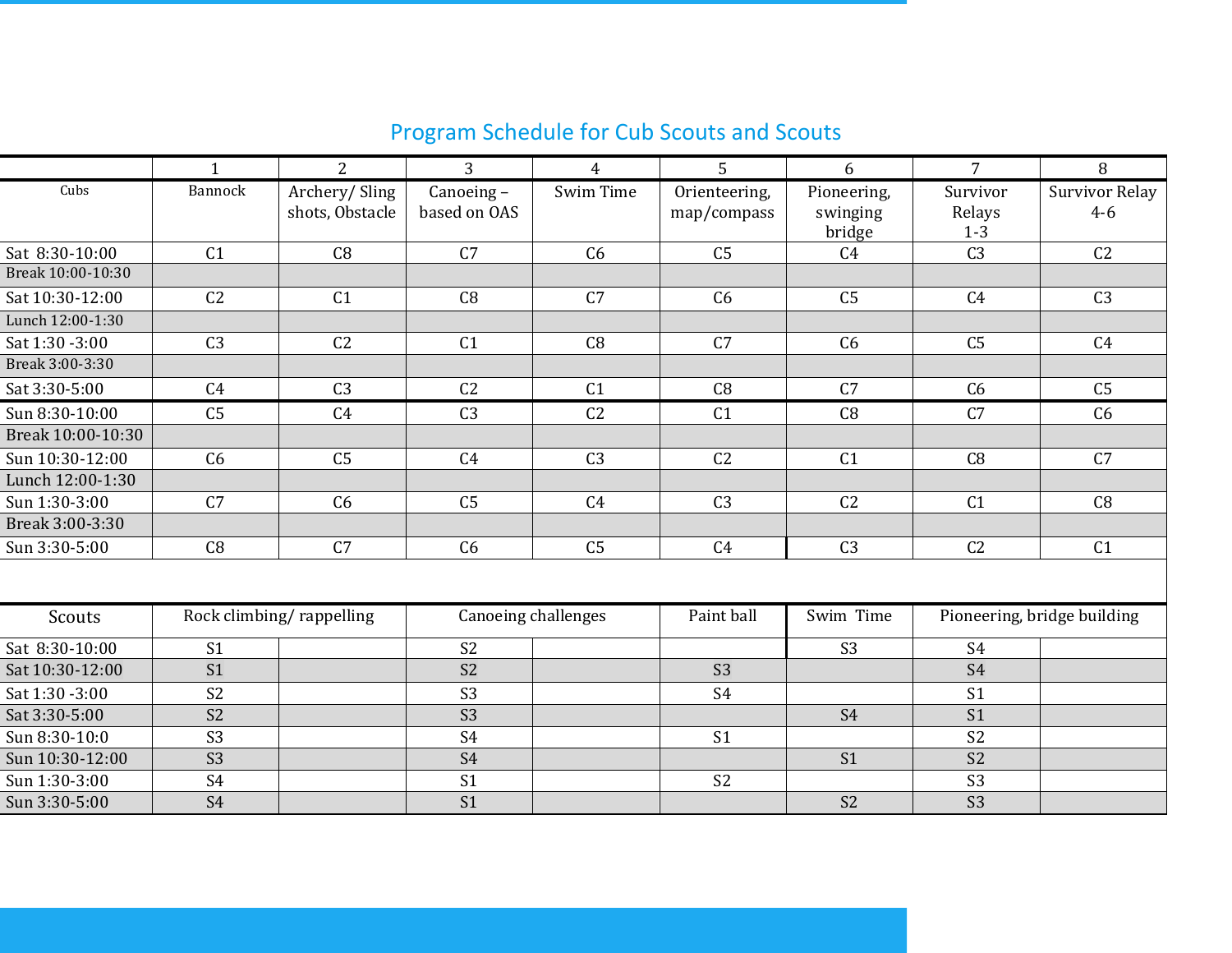## PROGRAM ROTATION GROUPS

| Cub Group $1$ (C1)   | 1 <sup>st</sup> CBS (18), 1 <sup>st</sup> Lab West (6)           | Scout Group 1 (S1)                        | 1 <sup>st</sup> United Gander (6), 1 <sup>st</sup> Paradise (24)                                     |
|----------------------|------------------------------------------------------------------|-------------------------------------------|------------------------------------------------------------------------------------------------------|
| Cub group $2(C2)$    | $1st$ Fogo (8), $1st$ Topsail Group 1 (18)                       | Scout Group 2 (S2)                        | 1 <sup>st</sup> CBS (15), 1 <sup>st</sup> Lab West (5), 4 <sup>th</sup> Clarenville (10)             |
| Cub Group $3(G3)$    | 1 <sup>st</sup> Paradise (18), $4th$ Grand Falls (8)             | Scout Group 3 (S3)                        | 1 <sup>st</sup> Cowan (8), 1 <sup>st</sup> Fogo (3), 1 <sup>st</sup> Mt. Pearl (16), 1 <sup>st</sup> |
|                      |                                                                  |                                           | Macpherson (6)                                                                                       |
| Cub Group $4$ (C4)   | 1 <sup>st</sup> Goulds (9), 1 <sup>st</sup> Topsail Group 2 (17) | Scout Group 4 (S4)                        | 1 <sup>st</sup> St John's East (17), 1 <sup>st</sup> Topsail (5), 1 <sup>st</sup> Killick (8)        |
| Cub Group $5(G5)$    | 1 <sup>st</sup> Mount Pearl (18), 1 <sup>st</sup> Pasasdena (4)  |                                           | A minimum of 2 Scouters per section are                                                              |
| Cub Group $6($ $C6)$ | $1st$ St. John's East (9), $4th$ Clarenville (14)                |                                           |                                                                                                      |
| Cub Group $7(27)$    | $1st$ Gander (28)                                                | required to attend all program activities |                                                                                                      |
| Cub Group 8 (C8)     | 1st MacPherson (10), 1st Killick (8), 1st Cowan (2)              |                                           |                                                                                                      |

# ACTIVITY MAP/LOCATIONS

| <b>Section</b>   | <b>Activity</b>                    | Location                                 |  |  |
|------------------|------------------------------------|------------------------------------------|--|--|
| Cubs             | Bannock                            | Old Field                                |  |  |
|                  | Archery/Obstacle Course/Slingshots | Old Field                                |  |  |
|                  | Canoeing                           | Canoe Beach                              |  |  |
|                  | Swim                               | Swim Beach                               |  |  |
|                  | Orienteering                       | New Field                                |  |  |
|                  | Pioneering, Swinging Bridge        | New Field                                |  |  |
|                  | Survivor Relays (1-3)              | Beach                                    |  |  |
|                  | Survivor Relays (4-6)              | <b>Big Field</b>                         |  |  |
| Scouts/Venturers | <b>Rock Climbing</b>               | Main Road past first bridge leaving camp |  |  |
|                  | Canoeing                           | Canoe Beach                              |  |  |
|                  | Swim                               | Swim Beach                               |  |  |
|                  | Paint Ball                         | <b>Big Field</b>                         |  |  |
|                  | Pioneering                         | <b>Admin Building</b>                    |  |  |
|                  |                                    |                                          |  |  |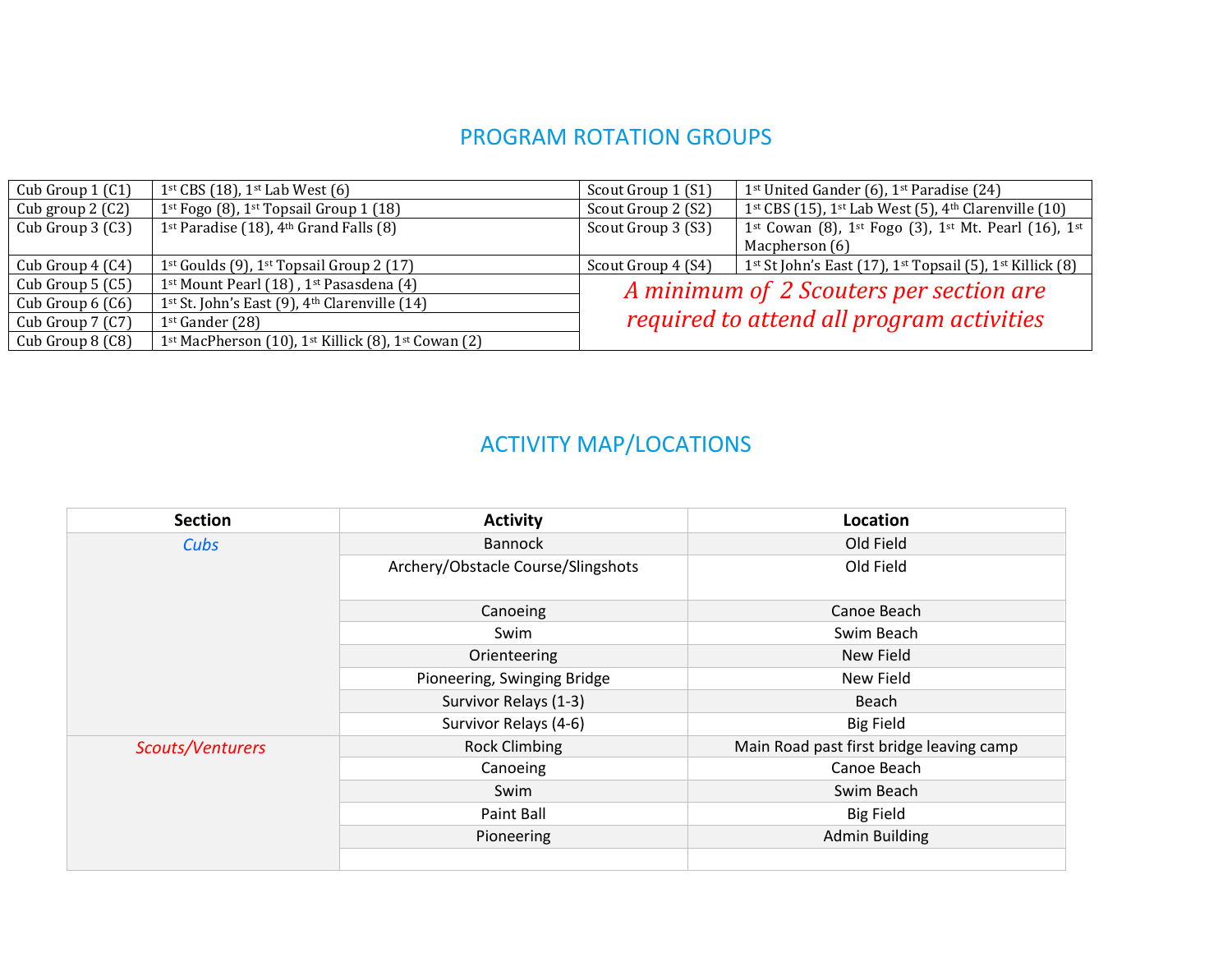

# **LEGEND**